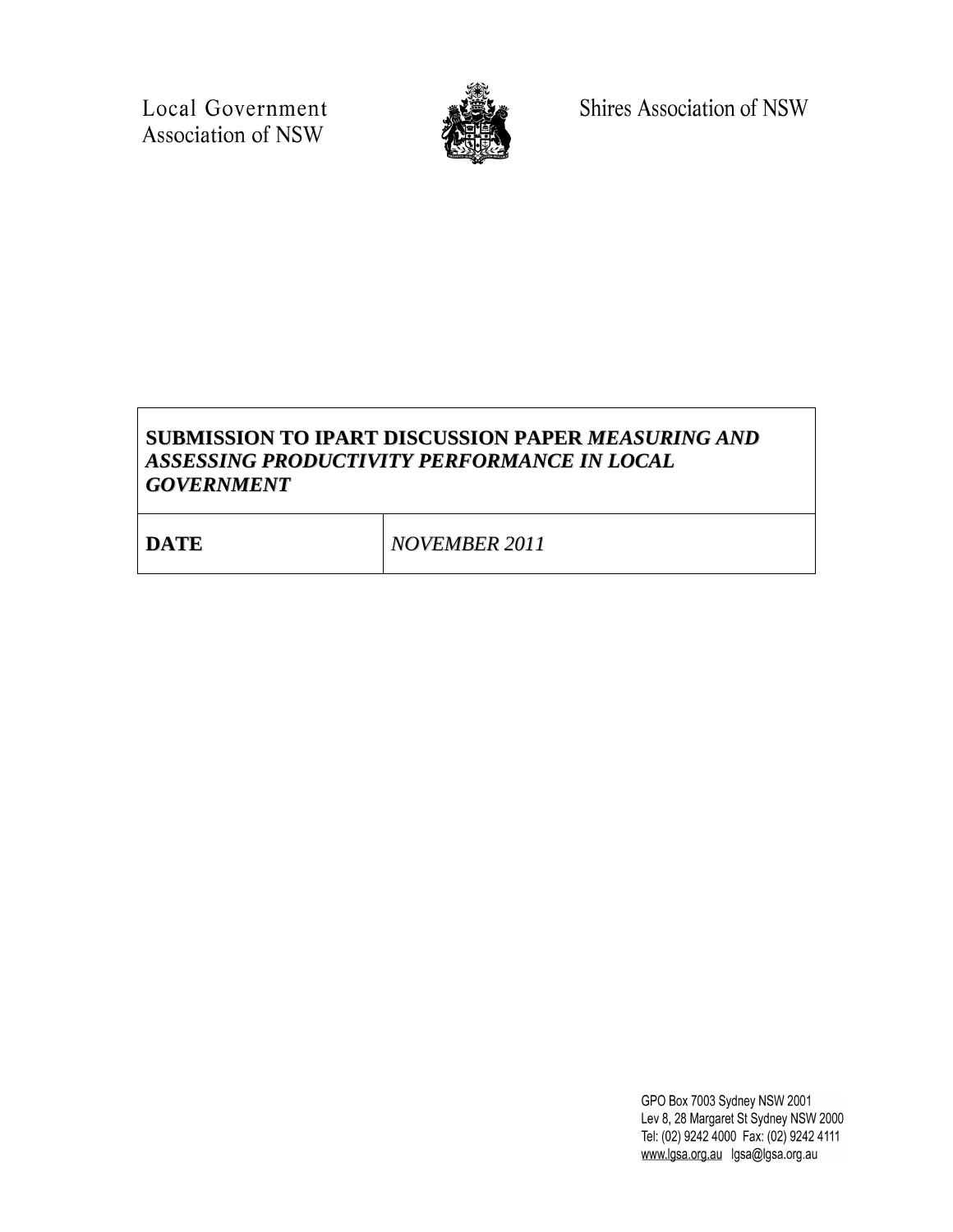## **1. Introduction**

The Local Government and Shires Associations of NSW (the Associations) are the peak bodies for NSW Local Government.

Together, the Associations represent all 152 NSW general-purpose councils, special-purpose county councils and the regions of the NSW Aboriginal Land Council. The mission of the Associations is to be credible, professional organisations representing Local Government and facilitating the development of an effective community-based system of Local Government in NSW. In pursuit of this mission, the Associations represent the views of councils to NSW and Australian Governments; provide industrial relations and specialist services to councils and promote Local Government to the community.

The Associations thank the Independent Pricing and Regulatory Tribunal of NSW (IPART) for the opportunity to make a submission to its discussion paper entitled *Measuring and Assessing Productivity Performance in Local Government*.

In the following section, the Associations provide a number of comments on what is suggested in the discussion paper.

However, firstly and importantly, it needs to be noted that the Associations firmly oppose rate pegging and call on the NSW Government to end this practice. The Associations only supported the delegation of the function of determining the rate pegging limit to IPART and the application of a Local Government Cost Index as an interim step towards the abolition of rate pegging. It was supported on the basis that it was expected to improve (and has improved) the transparency and predictability of the rate pegging process.

Rate pegging is inappropriate and unnecessary because the democratic process together with processes of community strategic service planning are clearly sufficient for taxpayers (ratepayers) and their elected representatives (councillors) to make informed choices about what the community wants and is willing to pay for. As distinct from regulated (monopoly) industries, Local Government decision makers are democratically elected by and are accountable to their communities. Restricting the budgetary authority of elected representatives interferes with this accountability and constitutes a violation of the democratic principle of budgetary sovereignty of elected bodies over taxes paid by their constituents.

Rate pegging also has the potential to diminish the effectiveness of uncovering community preferences. This is because it provides a political fallback position - a way of least resistance where taxes are assumed to be "okay" and would not need justification. This could provide an inherent disincentive to fully uncover community preferences and willingness to pay both in terms of less services and lower taxes and more services and higher taxes.

### **2. Comments on the discussion paper**

### *Opposition to productivity adjustment in rate pegging limit*

The Associations firmly oppose the application of a productivity adjustment in the determination of the rate pegging limit. The Associations have made representations to that effect in their letter to IPART of 3 November 2010 and in numerous meetings with IPART and relevant government representatives. The inclusion of a productivity adjustment to the rate pegging limit is opposed because:

• Taxpayer (i.e. ratepayer) funded general government activities and services cannot be suitably captured by the concept of productivity. Productivity is a measure of output from a production process, per unit of input, with the unit measure of output related to the resources spent in its production. Productivity adjustments are normally applied to regulated prices of providers of specific commercial services. Local Government's general government and regulatory activities are not comparable to commercial service provision. They lack marketed output, often are not priced and commonly have multidimensional objectives. They are driven by outcomes that provide social, environmental and economic rather than monetary benefits to the community. Also, Local Government provides a wide range of diverse government activities and services which are inter-related and output of which is difficult to identify and to relate to a particular proportion of input. It is therefore more than questionable whether, for the purpose of determining a productivity adjustment, productivity of tax funded general government activities can be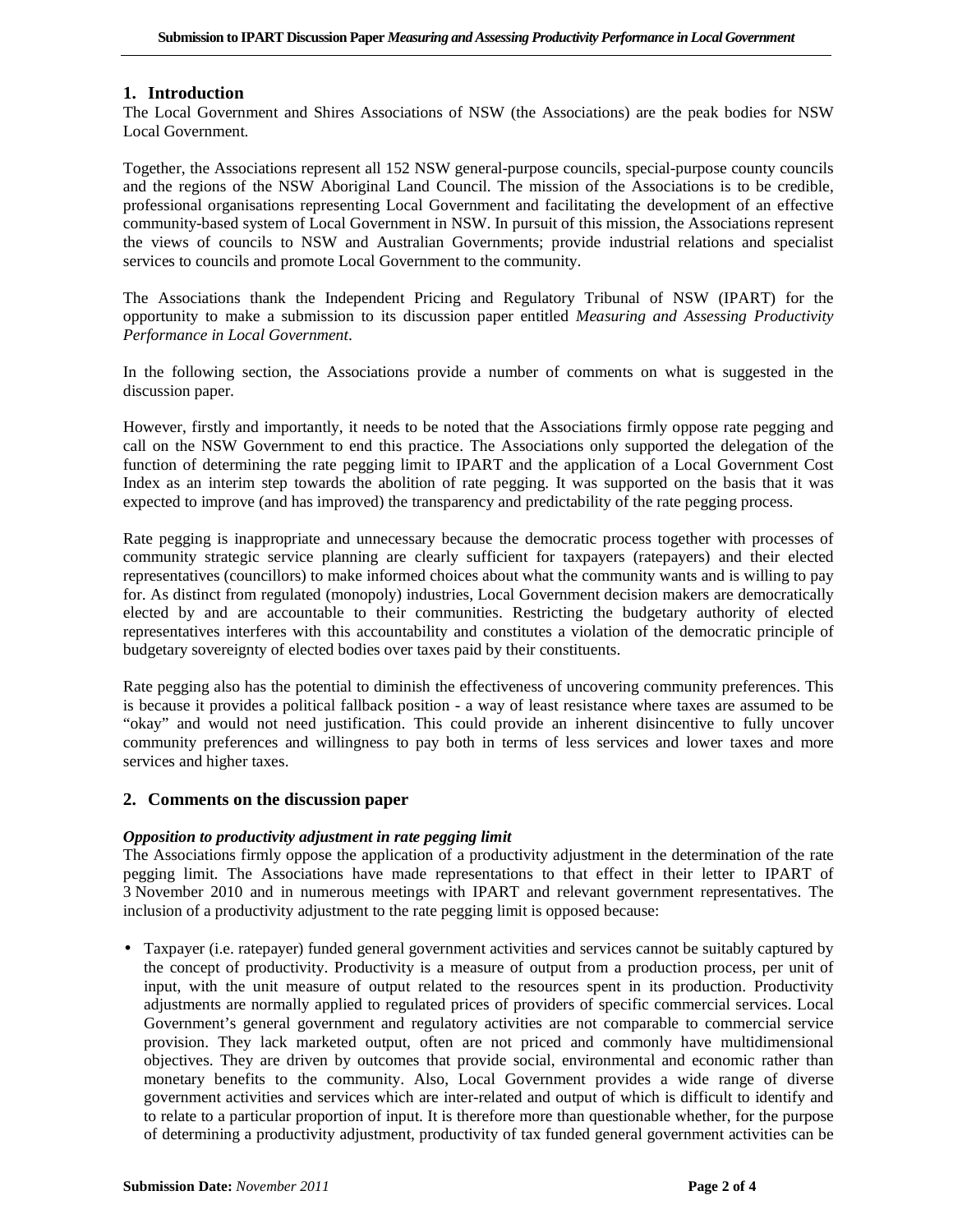measured in any meaningful way. The suitable incentive for elected politicians to provide "value for money" to taxpayers (i.e. ratepayers) is their political accountability.

- The Associations do not follow or accept IPART's argument that a productivity adjustment was necessary because productivity gains (up to the determined factor) should be subject to additional community consultation; e.g. by way of special rate variations (page 4 of the discussion paper). The political mandate given to councillors certainly includes the discretion to control spending of productivity gains within the framework of the community strategic service plan. Also, IPART's argument appears contradictory insofar as it allows discretionary spending without additional community consultation of productivity gains over and above the determined factor.
- Where Local Government provides services in a commercial manner that could be subject to productivity adjustments, these services are generally not funded through rates but user charges (e.g. water supply and sewerage, domestic waste management). A productivity adjustment in the rate setting process would therefore not capture these services.
- In light of the above it appears doubtful whether a robust methodology for determining the productivity adjustment can be established. However, without having a robust methodology and process, the determination of the productivity adjustment, as previously the determination of the rate pegging limit itself, could become vulnerable to political manipulation. The Tribunal itself has acknowledged in its final report of its Review of the Revenue Framework for Local Government that there were no standard measures for the productivity of Local Government service delivery (finding 26).
- A productivity adjustment is not needed as Local Government is already very efficient:
	- In terms of managerial and administrative efficiency, Local Government in NSW is well placed within the world best practice model applied by the Independent Inquiry into the Financial Sustainability of NSW Government in a benchmarking exercise with nine NSW councils. Service performance and maturity of management practices were found to be above those of both the Local Government sector and service organisations generally in other parts of the world (Independent Inquiry into the Financial Sustainability of NSW Government, Final Report, Section 10.4, pp 245-249); and
	- According to the results of a corporate overheads study undertaken by the Independent Inquiry into the Financial Sustainability of NSW Government with 58 NSW councils, which assessed the efficiency of corporate support services by looking at the back office cost in relation to total expenditure, NSW councils significantly outperform NSW Government benchmarks and the results of most state government agencies (Independent Inquiry into the Financial Sustainability of NSW Government, Final Report, Section 10.4, pp 250-252).

### *Adequacy of productivity index*

If an index were to apply, the Associations would have a preference for the application of a more suitable sectoral measure of productivity such as the productivity index for the public administration and safety sector to determine the productivity adjustment. In IPART's determination of the rate pegging limit for the financial year 2011/12, the productivity adjustment was based on estimates made by the Australian Bureau of Statistics of economy-wide labour productivity.

The activities included in a more suitable sectoral measure of productivity, such as the productivity index for the public administration and safety sector, would ideally closely align to activities undertaken by Local Government.

The Associations would disagree with IPART's arguments for why the productivity index for the public administration and safety sector would not be suitable to Local Government (see page 6 of the discussion paper):

• IPART argues that this sectoral index would not be an ideal match because it included law enforcement, public safety and emergency services agencies that are not activities provided by Local Government. However, Local Government has a number of law enforcement functions (e.g. general public orders, traffic, environmental protection, health, building and companion animals) and often supplements crime prevention and community safety services. Further, councils play a key role in local emergency